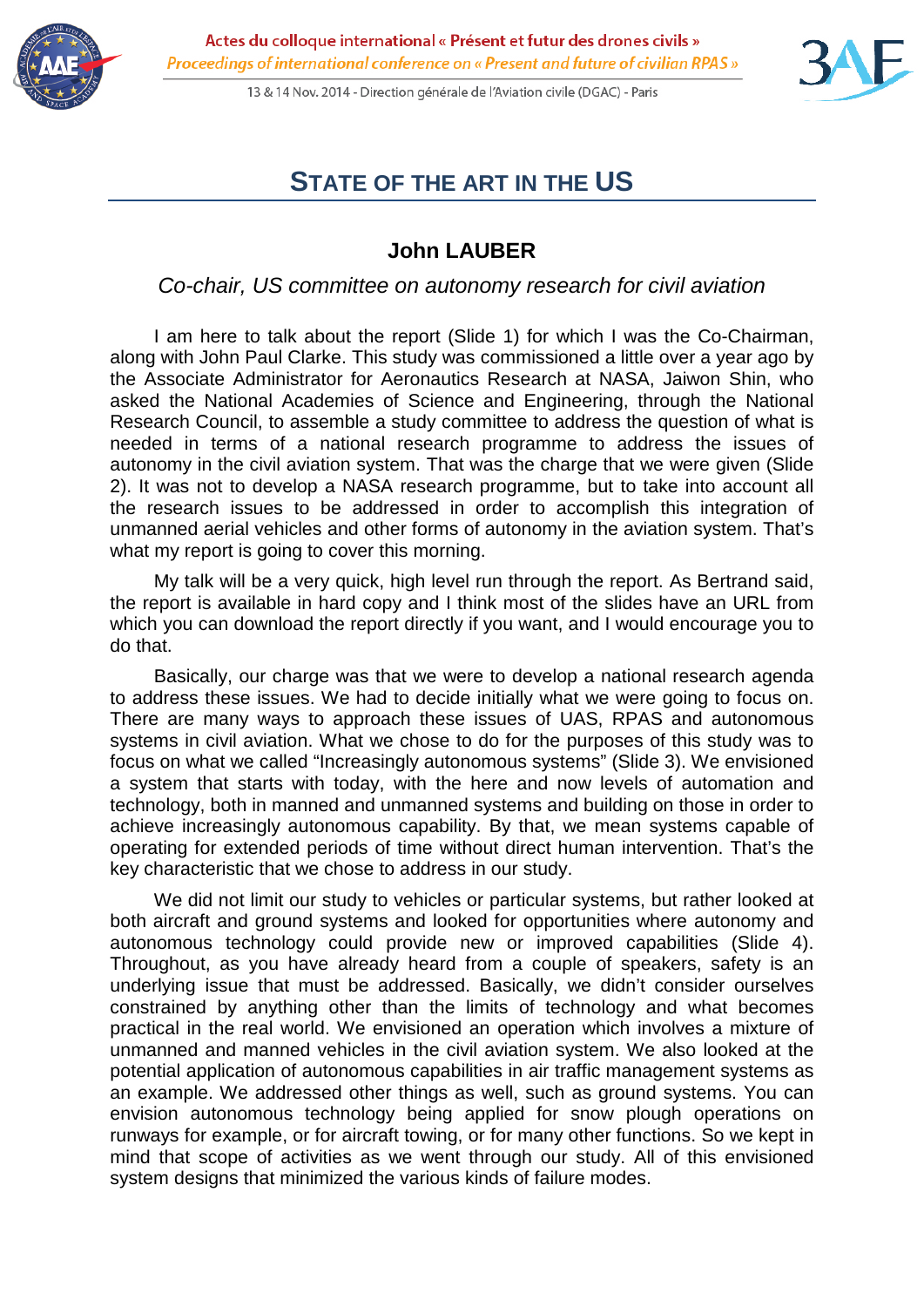We looked at all the major sectors of aviation – air traffic management and all of the various vehicle-specific and mission-specific applications (Slide 5). Cutting across all of these are the functional capabilities that autonomous technology will address in the systems of the future. The autonomous technology that's needed to make all of this work together will be based on the acquisition and monitoring of data from all sources and on the use of that information to identify problems and situations that need to be addressed, such as equipment anomalies, traffic conflicts, all the things that people currently do in the system. We envision many of those functions being transferred to the technology. Then to take that information, turn it into recommended solutions and implement those when such actions are within the scope of authority of the autonomous systems involved.

The question of the scope of authority is one of the fundamental issues to be addressed. How far do we let autonomous vehicles and autonomous systems go before human intervention is required in order to change or affect outcomes in some way? And then, of course, all of this needs to be communicated to all other elements of the system. Those are the functions.

We've heard from previous speakers about potential benefits (Slide 6). Safety and reliability are of course at the very top. Civil transport operations have achieved a level of operational safety that is unparalleled. For many practical purposes we can state that we are in a near zero accident environment with regard to civil transport operations. Other sectors not so much. General aviation in the United States has an accident record rate that is unacceptable. We envision autonomous technology being applied in single pilot operations as a sort of technology co-pilot, a pilot assistant that could address many of the fundamental causes of accidents that occur in single pilot general aviation operations.

UAS opens up a whole new world. This we all know and are going to hear about repeatedly throughout the next two days. Then there are the other issues.

You may remember there was an accident in Scotland involving the police helicopter that was on a surveillance mission, and through a power issue of some sort, they crashed onto the top of an occupied building. There were many fatalities, fire and a very serious accident. We used that accident as a prime example of what UAS or RPAS vehicles can do. All they were doing was putting a pair of eyes in the sky. It was a surveillance mission. They needed an individual to go up and assess a certain situation. That could have been done with a light, small, multirotor vehicle which didn't involve hundreds of kilos of jet fuel and vehicle and pilots and putting others at risk. The introduction of these UASs into mission profiles can have a profound effect on system safety.

Cost and efficiency – some of these systems offer the promise of offloading and minimizing risk, reducing the need for highly trained, highly skilled operators. I say "some of them" and I say "offer the possibility" because there are always trade-offs. Wherever you replace one highly trained, highly skilled individual with someone else, there may be another set of skills and training required to support that. The efficiency issues I've already addressed. The introduction of UAS or RPAS into the civil aviation systems opens up the possibility for missions that simply are not feasible under existing capabilities.

Our approach to this study was to start by identifying what we call barriers to the implementation of autonomy or autonomous technology in civil aviation (Slide 7). We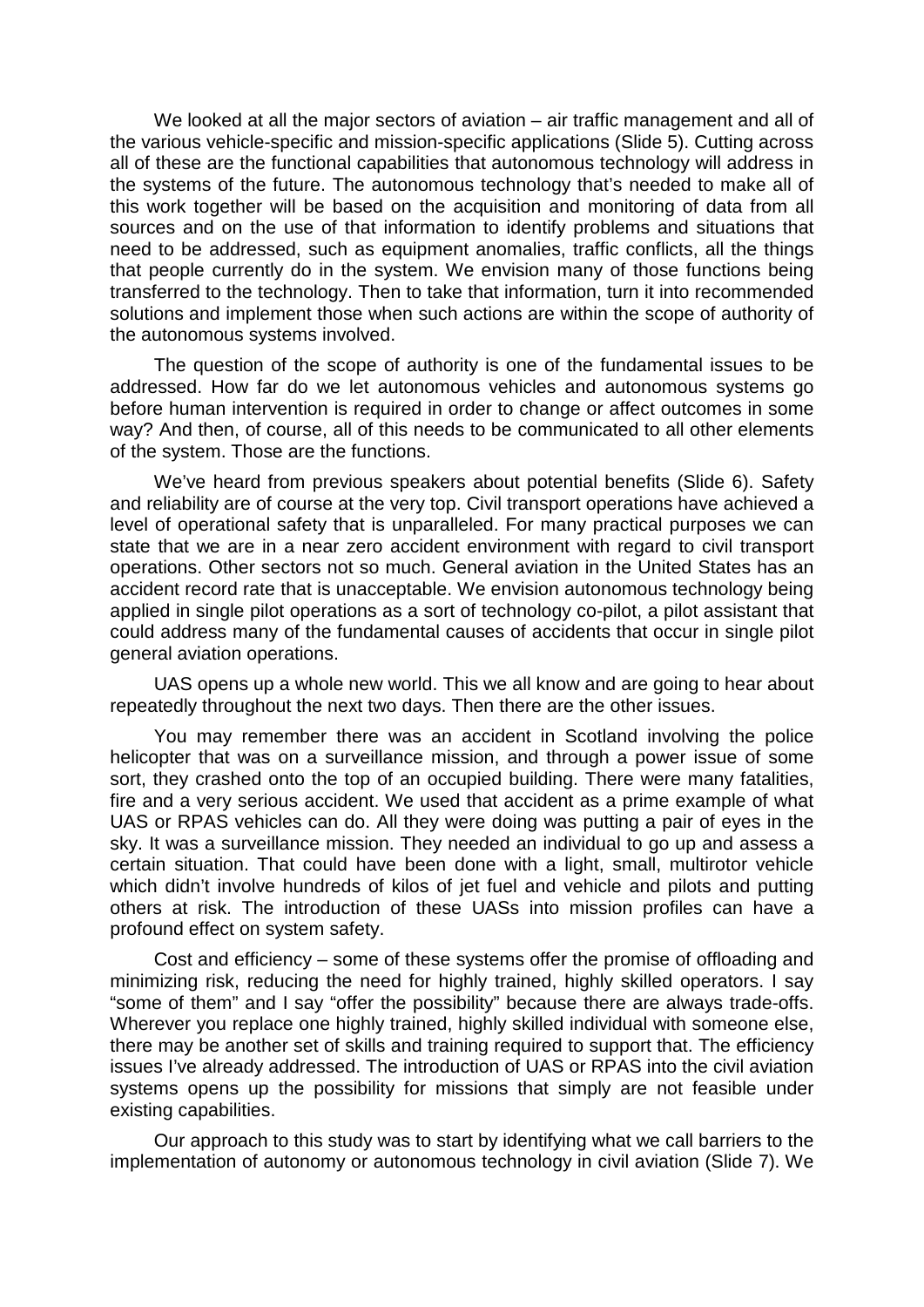wanted to start with the identification of the issues and areas that needed to be addressed in this national research programme.

Communication and data acquisition: on the one hand, unmanned aerial vehicles may cut down on the amount of bandwidth required for voice communications for air traffic control or air traffic management purposes. On the other hand, real-time control links can add significantly to bandwidth requirements. So there are going to be some interesting trade-offs and some interesting issues with regard to the allocation of spectrum, and how all this plays out to support aeronautical operations, not only for systems today, but in the future. Communications and data acquisition involve interconnected networks. We hear every day in the news about new attempts to hack into important civil government and industrial systems. With the proliferation of UAS and other kinds of autonomous technology, we open up all kinds of possibilities and opportunities for others to hack into the system and to exploit the vulnerabilities embedded in the system. Issues having to do with cyber-physical security merited significant mention, in our view.

Diversity of aircraft: we envision a civil aviation system in which there will be fifty, sixty, seventy-year old aircraft operating along with the latest state of the art autonomous remotely-piloted or unpiloted vehicles. How we accommodate this mix in a functioning civil aviation system is a major challenge. In our discussions, this emerged as a major barrier that needs to be addressed. Many people think that when we start to talk about autonomous systems, we are somehow thereby minimizing the need to address human-machine interface issues. Our committee feels exactly the opposite. On the contrary, we are asking people and new technology, people and machines to interact in ways that we have never dealt with before. We have a whole new realm of human-machine interaction. Humans will always be involved in the operation of these systems, even if for no other purpose than to initiate the mission. And we may have human involvement in other ways. Typically, what we do is to allow an autonomous or semi-autonomous system to perform whatever function until something happens, until something unforeseen happens, and then we ask the human to step in and take over and rescue the situation. This imposes serious requirements with regard to human-machine integration issues.

One of the characteristics of autonomous technology is that it often, or almost always, involves some form of adaptive and non-deterministic system. Here we are talking about technology that learns from experience, and that adapts and changes over time. This has some very profound implications for the certification of these systems. You can't just take a set of test conditions, input them to the system, look at the output conditions that obtain and say "Yes, this is what it is supposed to do, or not supposed to do." That sort of input condition can result in a completely different set of output conditions, depending upon the experience of the autonomous system. So these issues of decision-making are a major problem.

We are very good at building sensing systems. You can buy a small printed circuit board for about €18 on a site called sparkfun.com which is billed as a ninedegrees of freedom initial management unit. It has one active chip on it, a triple axis accelerometer, a triple axis gyroscope and a triple axis magnetometer, all in one small unit. Hobbyists and other open source people are buying these things by the thousands and integrating them. So the sensor side of things is fairly far advanced and well developed.